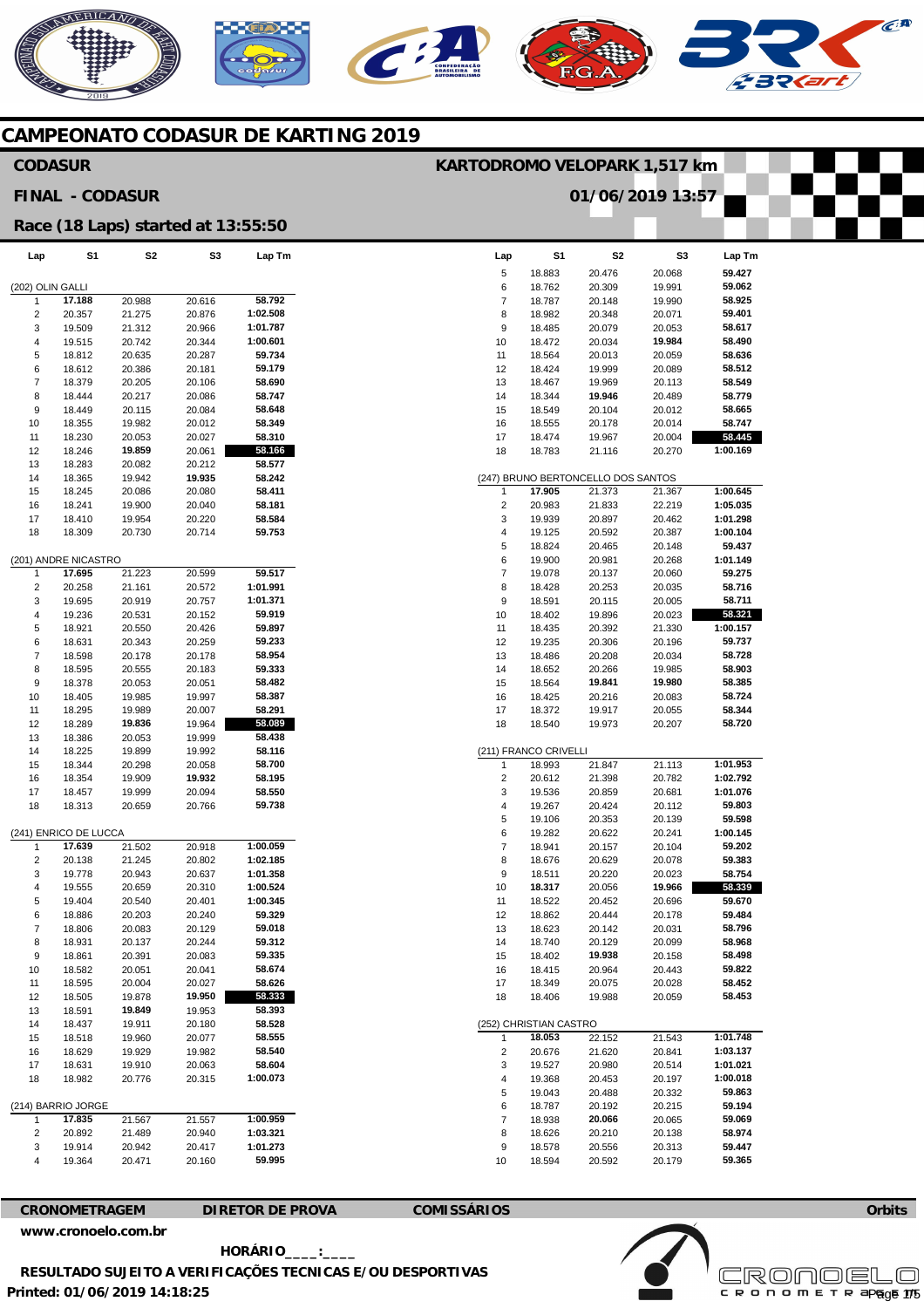# NERICANO  $\mathbb{C}^{\mathbf{R}}$

#### **CAMPEONATO CODASUR DE KARTING 2019**

#### **CODASUR**

**FINAL - CODASUR** 

#### **KARTODROMO VELOPARK 1,517 km**

**S1**  18.506

**Lap**  17

**01/06/2019 13:57** 

**S2**  20.042

**S3 19.994 58.542** 

**Lap Tm** 

**Race (18 Laps) started at 13:55:50** 

| Lap      | S1                            | S2               | S3               | Lap Tm           |
|----------|-------------------------------|------------------|------------------|------------------|
| 11       | 18.513                        | 20.950           | 21.279           | 1:00.742         |
| 12       | 19.274                        | 20.528           | 20.119           | 59.921           |
| 13       | 18.580                        | 20.182           | 19.933           | 58.695           |
| 14       | 18.588                        | 20.536           | 19.964           | 59.088           |
| 15       | 18.612                        | 20.075           | 19.983           | 58.670           |
| 16       | 18.486                        | 20.156           | 20.457           | 59.099           |
| 17       | 18.741                        | 20.085           | 20.035           | 58.861           |
| 18       | 18.550                        | 20.098           | 20.166           | 58.814           |
|          | (209) ISIDORO VEZZARO         |                  |                  |                  |
| 1        | 18.017                        | 21.695           | 21.452           | 1:01.164         |
| 2        | 21.115                        | 21.280           | 21.120           | 1:03.515         |
| 3        | 19.738                        | 21.414           | 20.569           | 1:01.721         |
| 4        | 19.413                        | 21.070           | 20.436           | 1:00.919         |
| 5        | 19.054                        | 20.443           | 20.349           | 59.846           |
| 6        | 19.614                        | 20.859           | 20.372           | 1:00.845         |
| 7        | 19.045                        | 20.299           | 20.178           | 59.522           |
| 8        | 18.743                        | 20.088           | 20.089           | 58.920           |
| 9        | 18.626                        | 20.122           | 20.053           | 58.801           |
| 10       | 18.730                        | 20.035           | 20.060           | 58.825           |
| 11       | 18.767                        | 20.178           | 20.534           | 59.479           |
| 12       | 20.289                        | 20.585           | 20.288           | 1:01.162         |
| 13<br>14 | 18.724                        | 20.168           | 20.047           | 58.939<br>59.243 |
| 15       | 18.690<br>18.636              | 20.313<br>20.079 | 20.240<br>20.185 | 58.900           |
| 16       | 18.749                        | 20.123           | 20.105           | 58.977           |
| 17       | 18.638                        | 20.076           | 20.136           | 58.850           |
| 18       | 18.638                        | 20.072           | 20.108           | 58.818           |
|          |                               |                  |                  |                  |
|          | (215) GABRIEL PATURLE E SILVA |                  |                  |                  |
| 1        | 18.594                        | 22.109           | 21.138           | 1:01.841         |
| 2        | 21.297                        | 21.936           | 21.230           | 1:04.463         |
| 3        | 19.783                        | 20.898           | 20.487           | 1:01.168         |
| 4        | 19.745                        | 21.111           | 20.870           | 1:01.726         |
| 5        | 19.147                        | 20.831           | 20.491           | 1:00.469         |
| 6        | 19.220                        | 20.328           | 20.220           | 59.768           |
| 7<br>8   | 18.911<br>18.667              | 20.271<br>20.284 | 20.295<br>20.223 | 59.477<br>59.174 |
| 9        | 18.771                        | 20.338           | 20.253           | 59.362           |
| 10       | 18.769                        | 20.131           | 20.175           | 59.075           |
| 11       | 18.724                        | 20.208           | 20.339           | 59.271           |
| 12       | 18.710                        | 20.358           | 20.168           | 59.236           |
| 13       | 18.604                        | 20.200           | 20.074           | 58.878           |
| 14       | 18.514                        | 20.057           | 20.008           | 58.579           |
| 15       | 19.364                        | 20.267           | 20.187           | 59.818           |
| 16       | 18.571                        | 20.061           | 20.163           | 58.795           |
| 17       | 18.556                        | 20.154           | 20.213           | 58.923           |
| 18       | 18.570                        | 20.146           | 20.214           | 58.930           |
|          | (242) BRUNO BUNN SMIELEVSKI   |                  |                  |                  |
| 1        | 19.282                        | 22.958           | 22.440           | 1:04.680         |
| 2        | 21.020                        | 22.219           | 21.350           | 1:04.589         |
| 3        | 19.592                        | 20.872           | 20.438           | 1:00.902         |
| 4        | 19.413                        | 20.777           | 20.382           | 1:00.572         |
| 5        | 19.221                        | 20.432           | 20.191           | 59.844           |
| 6        | 18.857                        | 20.381           | 20.178           | 59.416           |
| 7        | 18.658                        | 20.461           | 20.999           | 1:00.118         |
| 8        | 19.833                        | 20.540           | 20.222           | 1:00.595         |
| 9        | 18.963                        | 20.239           | 20.111           | 59.313           |
| 10       | 18.595                        | 20.371           | 20.052           | 59.018           |
| 11<br>12 | 18.530                        | 20.140<br>20.124 | 20.085           | 58.755<br>58.907 |
| 13       | 18.724<br>18.703              | 20.297           | 20.059<br>20.044 | 59.044           |
| 14       | 18.739                        | 20.016           | 20.043           | 58.798           |
| 15       | 18.480                        | 20.024           | 20.084           | 58.588           |
| 16       | 18.528                        | 20.001           | 20.090           | 58.619           |

| 18 | 18.559              | 20.026                               | 20.023 | 58.608   |
|----|---------------------|--------------------------------------|--------|----------|
|    |                     |                                      |        |          |
|    |                     | (253) WALDIR BELIZARIO JUNIOR        |        |          |
| 1  | 19.355              | 22.877                               | 21.538 | 1:03.770 |
| 2  | 21.854              | 21.710                               | 20.654 | 1:04.218 |
| 3  | 19.635              | 20.899                               | 20.549 | 1:01.083 |
| 4  | 19.420              | 20.654                               | 20.295 | 1:00.369 |
| 5  | 19.072              | 20.394                               | 20.295 | 59.761   |
| 6  | 19.125              | 20.320                               | 20.546 | 59.991   |
| 7  | 19.044              | 20.852                               | 21.543 | 1:01.439 |
| 8  | 19.408              | 20.824                               | 20.329 | 1:00.561 |
| 9  | 19.211              | 20.337                               | 20.358 | 59.906   |
| 10 | 18.908              | 20.086                               | 20.183 | 59.177   |
| 11 | 18.586              | 20.124                               | 20.309 | 59.019   |
| 12 | 18.646              | 20.549                               | 20.408 | 59.603   |
| 13 | 19.025              | 20.764                               | 20.396 | 1:00.185 |
| 14 | 18.629              | 20.085                               | 20.349 | 59.063   |
| 15 | 18.766              | 20.196                               | 20.130 | 59.092   |
| 16 | 18.595              | 20.338                               | 20.341 | 59.274   |
| 17 | 18.743              | 20.260                               | 20.420 | 59.423   |
| 18 | 18.669              | 20.287                               | 20.439 | 59.395   |
|    |                     |                                      |        |          |
|    | (238) LUCCA CROCE   |                                      |        |          |
| 1  | 17.978              | 21.707                               | 21.271 | 1:00.956 |
| 2  | 21.671              | 22.352                               | 21.374 | 1:05.397 |
| 3  | 20.375              | 20.903                               | 20.776 | 1:02.054 |
| 4  | 19.756              | 20.928                               | 20.552 | 1:01.236 |
| 5  | 19.276              | 20.415                               | 20.225 | 59.916   |
| 6  | 19.090              | 20.308                               | 20.163 | 59.561   |
| 7  |                     |                                      | 21.476 | 1:04.461 |
|    | 21.464              | 21.521                               |        |          |
| 8  | 20.609              | 21.454                               | 20.355 | 1:02.418 |
| 9  | 18.944              | 20.400                               | 20.204 | 59.548   |
| 10 | 18.706              | 20.095                               | 20.093 | 58.894   |
| 11 | 18.679              | 20.092                               | 20.195 | 58.966   |
| 12 | 18.760              | 20.185                               | 20.091 | 59.036   |
| 13 | 18.710              | 20.998                               | 20.396 | 1:00.104 |
| 14 | 19.537              | 21.560                               | 20.597 | 1:01.694 |
| 15 | 18.681              | 20.156                               | 20.179 | 59.016   |
| 16 | 18.557              | 20.018                               | 20.071 | 58.646   |
| 17 | 18.718              | 20.106                               | 20.100 | 58.924   |
| 18 | 18.730              | 20.110                               | 20.263 | 59.103   |
|    |                     |                                      |        |          |
|    | (220) GUSTAVO MOURA |                                      |        |          |
| 1  | 19.426              | 22.767                               | 21.559 | 1:03.752 |
| 2  | 21.945              | 22.860                               | 21.906 | 1:06.711 |
| 3  | 20.069              | 21.313                               | 20.991 | 1:02.373 |
| 4  | 19.383              | 20.570                               | 20.619 | 1:00.572 |
| 5  | 19.103              | 20.311                               | 20.717 | 1:00.131 |
| 6  | 19.232              | 20.415                               | 20.575 | 1:00.222 |
| 7  | 19.088              | 20.481                               | 20.704 | 1:00.273 |
| 8  | 19.276              | 20.842                               | 20.611 | 1:00.729 |
| 9  | 18.887              | 20.315                               | 20.781 | 59.983   |
| 10 | 18.902              | 20.343                               | 20.425 | 59.670   |
| 11 | 18.829              | 20.332                               | 20.584 | 59.745   |
| 12 | 19.087              | 20.342                               | 20.944 | 1:00.373 |
| 13 | 18.923              | 20.336                               | 20.463 | 59.722   |
| 14 | 18.783              |                                      | 20.479 | 59.512   |
|    |                     | 20.250                               |        |          |
| 15 | 18.789              | 20.291                               | 20.536 | 59.616   |
| 16 | 18.811              | 20.249                               | 20.498 | 59.558   |
| 17 | 19.073              | 20.304                               | 20.432 | 59.809   |
| 18 | 19.265              | 21.439                               | 20.524 | 1:01.228 |
|    |                     |                                      |        |          |
|    |                     | (244) PABLO NICOLÁS FALCHI BOBADILLA |        |          |
| 1  | 18.339              | 21.837                               | 21.346 | 1:01.522 |

**[www.cronoelo.com.br](http://www.cronoelo.com.br)** 

**CRONOMETRAGEM DIRETOR DE PROVA COMISSÁRIOS** 

2

20.613

21.893



**1:03.835** 

21.329

**Orbits** 

**Printed: 01/06/2019 14:18:25 HORÁRIO\_\_\_\_:\_\_\_\_ RESULTADO SUJEITO A VERIFICAÇÕES TECNICAS E/OU DESPORTIVAS**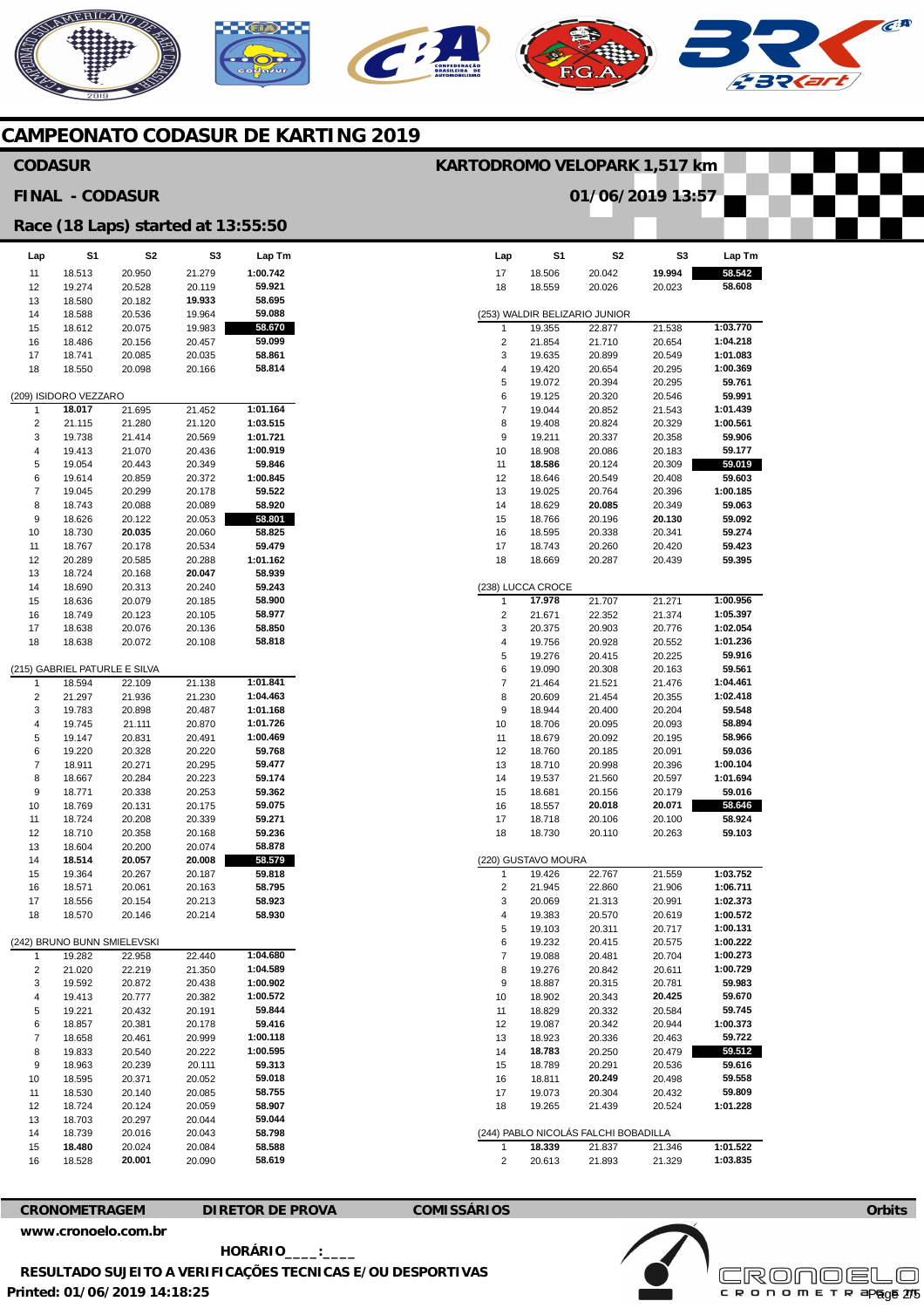### **AERICANO**  $\epsilon$ **A** C **232.**

#### **CAMPEONATO CODASUR DE KARTING 2019**

| <b>CODASUR</b>                |                           |                                    |                  |                      | KARTODROMO VELOPARK 1,517 km |                  |                             |                  |                      |
|-------------------------------|---------------------------|------------------------------------|------------------|----------------------|------------------------------|------------------|-----------------------------|------------------|----------------------|
|                               | <b>FINAL - CODASUR</b>    |                                    |                  |                      |                              |                  | 01/06/2019 13:57            |                  |                      |
|                               |                           | Race (18 Laps) started at 13:55:50 |                  |                      |                              |                  |                             |                  |                      |
| Lap                           | S1                        | S2                                 | S <sub>3</sub>   | Lap Tm               | Lap                          | S <sub>1</sub>   | S <sub>2</sub>              | S3               | Lap Tm               |
| 3                             | 20.180                    | 20.998                             | 21.104           | 1:02.282             | 9                            | 18.894           | 20.783                      | 20.463           | 1:00.140             |
| 4                             | 20.433                    | 21.254                             | 20.703           | 1:02.390             | 10                           | 18.775           | 20.470                      | 20.400           | 59.645               |
| 5                             | 19.302                    | 20.843                             | 20.586           | 1:00.731             | 11                           | 18.829           | 20.503                      | 20.788           | 1:00.120             |
| 6                             | 19.047                    | 20.539                             | 20.956           | 1:00.542             | 12                           | 18.889           | 20.925                      | 20.409           | 1:00.223             |
| $\overline{\mathcal{I}}$      | 18.910                    | 21.059                             | 21.385           | 1:01.354             | 13                           | 18.895           | 20.266                      | 20.147           | 59.308               |
| 8                             | 19.847                    | 20.992                             | 20.412           | 1:01.251             | 14                           | 18.644           | 20.215                      | 20.327           | 59.186               |
| 9                             | 18.774                    | 20.365                             | 20.222           | 59.361               | 15                           | 18.949           | 20.272                      | 20.912           | 1:00.133             |
| 10                            | 18.793                    | 20.335                             | 20.507           | 59.635               | 16                           | 19.023           | 20.895                      | 20.421           | 1:00.339             |
| 11                            | 18.663                    | 20.416                             | 20.257           | 59.336               | 17                           | 18.912           | 20.645                      | 20.494           | 1:00.051             |
| 12                            | 18.627                    | 20.320                             | 20.119           | 59.066               | 18                           | 18.857           | 20.123                      | 20.295           | 59.275               |
| 13                            | 18.508                    | 21.727                             | 20.509           | 1:00.744             |                              |                  |                             |                  |                      |
| 14                            | 19.427                    | 21.139                             | 21.121           | 1:01.687             |                              |                  | (227) DIEGO FERRO GUTIERREZ |                  |                      |
| 15                            | 18.695                    | 20.390                             | 20.228           | 59.313               | $\mathbf{1}$                 | 19.639           | 23.090                      | 22.764           | 1:05.493             |
| 16                            | 18.510                    | 20.833                             | 20.345           | 59.688               | $\overline{2}$               | 21.682           | 23.155                      | 21.508           | 1:06.345             |
| 17                            | 18.464                    | 20.082                             | 20.105           | 58.651               | 3                            | 20.147           | 21.366                      | 21.097           | 1:02.610             |
| 18                            | 18.486                    | 20.179                             | 20.187           | 58.852               | $\overline{4}$               | 19.424           | 20.791                      | 20.591           | 1:00.806             |
|                               |                           |                                    |                  |                      | 5                            | 19.324           | 20.657                      | 20.502           | 1:00.483             |
|                               |                           | (204) KEVIN MARCO OLIVARES LUNA    |                  | 1:02.415             | 6                            | 18.980           | 20.462                      | 20.584           | 1:00.026             |
| $\mathbf{1}$                  | 18.850                    | 22.042                             | 21.523           | 1:10.279             | $\overline{7}$<br>8          | 19.162           | 20.822                      | 20.429           | 1:00.413<br>1:00.738 |
| $\overline{2}$<br>3           | 25.569<br>20.235          | 23.454<br>21.537                   | 21.256<br>21.117 | 1:02.889             | 9                            | 19.194<br>19.277 | 21.118<br>20.505            | 20.426<br>20.330 | 1:00.112             |
| $\overline{4}$                | 19.525                    | 21.115                             | 20.613           | 1:01.253             | 10                           | 19.278           | 20.400                      | 20.441           | 1:00.119             |
| 5                             | 19.250                    | 21.727                             | 21.319           | 1:02.296             | 11                           | 18.798           | 20.386                      | 20.504           | 59.688               |
| 6                             | 19.235                    | 20.677                             | 20.407           | 1:00.319             | 12                           | 19.073           | 20.506                      | 20.337           | 59.916               |
| $\overline{7}$                | 19.118                    | 20.617                             | 20.379           | 1:00.114             | 13                           | 18.908           | 20.158                      | 20.204           | 59.270               |
| 8                             | 18.793                    | 20.480                             | 20.452           | 59.725               | 14                           | 18.807           | 20.217                      | 20.191           | 59.215               |
| 9                             | 18.837                    | 20.965                             | 20.951           | 1:00.753             | 15                           | 18.699           | 20.295                      | 20.467           | 59.461               |
| 10                            | 18.837                    | 20.248                             | 20.328           | 59.413               | 16                           | 18.762           | 20.203                      | 20.199           | 59.164               |
| 11                            | 18.513                    | 20.303                             | 20.966           | 59.782               | 17                           | 18.861           | 20.217                      | 20.339           | 59.417               |
| 12                            | 18.677                    | 20.494                             | 20.507           | 59.678               | 18                           | 19.184           | 20.798                      | 20.236           | 1:00.218             |
| 13                            | 18.668                    | 20.227                             | 20.385           | 59.280               |                              |                  |                             |                  |                      |
| 14                            | 18.522                    | 20.229                             | 20.547           | 59.298               |                              |                  | (218) PEDRO PABLO CAMPUANO  |                  |                      |
| 15                            | 18.749                    | 20.481                             | 21.125           | 1:00.355             | $\mathbf{1}$                 | 18.923           | 23.188                      | 21.856           | 1:03.967             |
| 16                            | 19.042                    | 20.456                             | 20.606           | 1:00.104             | $\sqrt{2}$                   | 20.669           | 21.541                      | 20.879           | 1:03.089             |
| 17                            | 18.911                    | 21.119                             | 20.445           | 1:00.475             | 3                            | 20.093           | 21.074                      | 20.465           | 1:01.632             |
| 18                            | 18.789                    | 20.184                             | 20.126           | 59.099               | $\overline{\mathbf{4}}$      | 19.483           | 20.672                      | 20.584           | 1:00.739             |
|                               |                           |                                    |                  |                      | 5                            | 19.107           | 20.844                      | 20.588           | 1:00.539             |
|                               | (232) ALLAN MARTINS CROCE |                                    |                  |                      | 6                            | 19.549           | 20.477                      | 20.273           | 1:00.299             |
| 1                             | 25.379                    | 21.546                             | 21.139           | 1:08.064             | $\overline{7}$               | 19.169           | 21.255                      | 21.396           | 1:01.820             |
| $\overline{2}$                | 20.704                    | 22.755                             | 21.603           | 1:05.062             | 8                            | 22.456           | 22.506                      | 20.614           | 1:05.576             |
| 3                             | 20.529                    | 21.192                             | 20.810           | 1:02.531             | 9                            | 19.116           | 20.860                      | 20.333           | 1:00.309             |
| $\overline{4}$                | 19.319                    | 20.864                             | 20.371           | 1:00.554             | 10                           | 19.228           | 20.534                      | 20.205           | 59.967               |
| 5                             | 18.892                    | 21.210                             | 20.778           | 1:00.880             | 11                           | 18.818           | 20.920                      | 20.599           | 1:00.337             |
| 6                             | 18.632                    | 20.267                             | 20.087           | 58.986               | 12                           | 18.993           | 20.550                      | 20.300           | 59.843               |
| $\overline{7}$                | 18.766                    | 21.254                             | 20.363           | 1:00.383             | 13                           | 19.137           | 22.689                      | 20.942           | 1:02.768             |
| 8                             | 18.921                    | 21.383                             | 20.242           | 1:00.546             | 14                           | 19.544           | 20.533                      | 20.276           | 1:00.353             |
| 9                             | 18.731                    | 20.318                             | 20.064           | 59.113               | 15                           | 19.009           | 20.510                      | 20.373           | 59.892               |
| 10                            | 19.446                    | 20.401                             | 20.107           | 59.954               | 16                           | 19.165           | 20.690                      | 20.489           | 1:00.344             |
| 11                            | 18.739                    | 20.178                             | 20.059           | 58.976               | 17                           | 19.090           | 20.425                      | 20.350           | 59.865               |
| 12                            | 18.791                    | 20.207                             | 20.400           | 59.398               | 18                           | 18.983           | 20.431                      | 20.327           | 59.741               |
| 13                            | 18.712                    | 20.558                             | 20.148           | 59.418               |                              |                  |                             |                  |                      |
| 14                            | 18.669                    | 20.304                             | 20.080           | 59.053               |                              |                  | (251) JOSE PEDRO PASSADORE  |                  |                      |
| 15                            | 18.603                    | 20.246                             | 20.023           | 58.872               | $\mathbf{1}$                 | 18.917           | 21.801                      | 21.668           | 1:02.386             |
| 16                            | 18.473                    | 20.437                             | 20.129           | 59.039               | $\sqrt{2}$                   | 26.632           | 24.563                      | 21.230           | 1:12.425             |
| 17                            | 18.559                    | 20.112                             | 20.028           | 58.699               | 3                            | 20.503           | 21.630                      | 20.670           | 1:02.803             |
| 18                            | 18.661                    | 20.185                             | 19.984           | 58.830               | 4                            | 19.543           | 21.525                      | 20.858           | 1:01.926             |
|                               |                           |                                    |                  |                      | 5                            | 19.451           | 20.622                      | 20.734           | 1:00.807             |
|                               | (208) ALONSO BAUTISTA     |                                    |                  |                      | 6                            | 19.586           | 21.056                      | 20.596           | 1:01.238             |
| $\mathbf{1}$                  | 19.349                    | 22.613                             | 21.727           | 1:03.689             | $\overline{7}$               | 21.073           | 20.969                      | 20.581           | 1:02.623             |
|                               | 21.235                    | 21.802                             | 21.189           | 1:04.226             | 8                            | 18.972           | 20.561                      | 20.469           | 1:00.002             |
| $\overline{2}$                |                           | 21.493                             | 20.902           | 1:02.363             | 9                            | 18.909           | 20.407                      | 20.477           | 59.793               |
| 3                             | 19.968                    |                                    | 20.853           | 1:02.392             | 10                           | 18.898           | 20.443                      | 20.621           | 59.962               |
| 4                             | 20.069                    | 21.470                             |                  |                      | 11                           |                  |                             | 20.575           | 59.874               |
| 5                             | 19.523                    | 21.101                             | 21.195           | 1:01.819             |                              | 18.944           | 20.355                      |                  |                      |
| 6                             | 19.516                    | 20.820                             | 20.750           | 1:01.086             | 12                           | 18.792           | 20.544                      | 20.554           | 59.890               |
| $\overline{\mathcal{I}}$<br>8 | 18.909<br>19.091          | 20.952<br>21.945                   | 20.893<br>20.518 | 1:00.754<br>1:01.554 | 13<br>14                     | 18.752<br>18.892 | 20.608<br>20.487            | 20.333<br>20.539 | 59.693<br>59.918     |

**CRONOMETRAGEM DIRETOR DE PROVA COMISSÁRIOS** 

**[www.cronoelo.com.br](http://www.cronoelo.com.br)** 

**Printed: 01/06/2019 14:18:25 HORÁRIO\_\_\_\_:\_\_\_\_ RESULTADO SUJEITO A VERIFICAÇÕES TECNICAS E/OU DESPORTIVAS** 

**Licensed to: Cronoelo**  Page 3/5

**Orbits** 

Ψ

Ŧ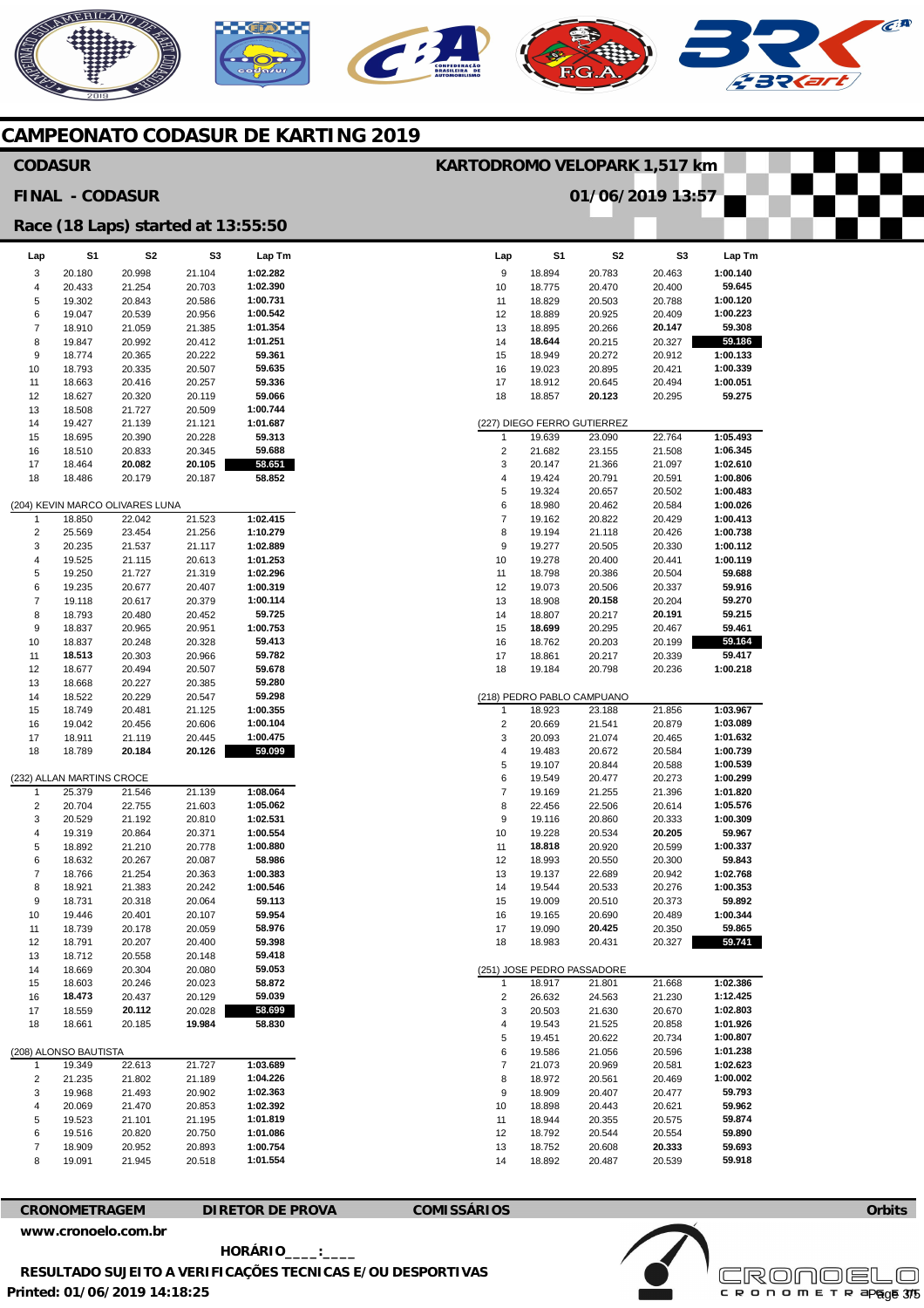# NERICANO

#### **CAMPEONATO CODASUR DE KARTING 2019**

#### **Lap**  1  $\overline{2}$ 3 4 5 6 7 8  $\alpha$ 10 11 12 13 14 15 16 17 18 (226) WALTER FERNANDO CARRASCO GAMARRA 1  $\mathcal{L}$ 3 4 5 6 7 8 9 10 11 12 13 14 15 16 (222) OLMEDO MORONI JEREMIAS 1 2 3 4 5 6 7 8 9 10 11 12 13 14 15 (213) SANTIAGO FABANI 1 2 3 4 5 6 7 8 9 10 11 **S1**  19.718 21.452 20.355 19.617 19.611 19.271 19.983 19.906 19.213 19.238 18.942 18.909 18.891 21.689 19.105 19.151 18.939 **18.761**  20.179 21.422 20.942 19.691 19.517 19.497 20.351 19.401 19.208 19.765 19.202 **18.970**  19.160 20.887 19.298 19.149 3:49.528 19.804 19.006 18.967 18.870 18.801 18.537 18.986 18.645 **18.453**  19.199 18.559 18.490 18.507 18.499 **17.758**  21.259 19.889 19.259 18.893 18.767 18.592 19.167 18.733 18.527 18.636 **S2**  23.165 23.022 21.229 21.491 20.924 21.620 22.714 21.509 20.831 20.806 20.689 20.695 **20.333**  22.648 20.492 20.840 20.442 20.477 23.779 23.058 22.462 21.393 21.310 21.242 22.288 20.936 20.897 21.158 21.222 **20.717**  20.762 21.082 20.805 20.792 22.202 20.869 20.489 20.471 20.485 20.286 20.131 20.460 20.131 20.094 20.102 20.189 20.257 20.231 **19.963**  21.424 21.257 20.914 20.572 20.445 20.259 20.266 20.866 20.820 **20.231**  21.234 **S3**  21.919 22.489 21.107 20.831 20.710 20.413 22.069 20.539 20.793 20.422 20.355 **20.272**  20.295 21.189 20.512 20.366 20.301 20.481 21.988 22.184 21.187 21.109 20.944 20.667 21.136 20.552 20.764 20.983 **20.476**  20.718 20.570 20.822 20.763 20.539 21.240 20.548 20.356 20.382 20.294 20.167 20.090 20.272 **20.013**  20.245 20.111 20.030 20.076 20.139 20.023 21.328 20.868 20.405 20.168 20.195 20.092 20.133 20.348 20.197 20.209 21.194 **Lap Tm 1:04.802 1:06.963 1:02.691 1:01.939 1:01.245 1:01.304 1:04.766 1:01.954 1:00.837 1:00.466 59.986 59.876 59.519 1:05.526 1:00.109 1:00.357 59.682 59.719 1:05.946 1:06.664 1:04.591 1:02.193 1:01.771 1:01.406 1:03.775 1:00.889 1:00.869 1:01.906 1:00.900 1:00.405 1:00.492 1:02.791 1:00.866 1:00.480 4:32.970 1:01.221 59.851 59.820 59.649 59.254 58.758 59.718 58.789 58.792 59.412 58.778 58.823 58.877 58.485 1:00.510 1:03.384 1:01.208 59.999 59.533 59.118 58.991 1:00.381 59.750 58.967 1:01.064 Lap**  15 16 17 18 (210) CHIARELLO SANTIAGO NICOLAS 1  $\overline{2}$  $\overline{3}$ 4 5 6 7 8  $\mathsf{q}$ 10 11 12 13 14 15 16 17 18 (216) TOMAS ALONSO ALVAREZ ZAMORA 1 2 3 4 5 6 7 8 9 10 11 12 13 14 15 16 17 18 (243) RICHARD ANNUNZIATA 1 2 3 4 5 6 7 8 9 10 11 12 13 14 15 16 17 18 (230) PEDRO VINICIUS FERRO **S1**  18.760 18.649 18.843 **18.548**  18.772 21.175 19.610 19.707 19.177 18.867 18.945 18.579 18.905 19.704 19.241 18.923 18.829 20.524 **18.443**  19.036 18.563 18.469 21.446 21.391 20.800 19.574 19.360 19.734 22.657 19.488 19.153 19.671 19.200 **18.763**  18.764 19.887 18.897 19.374 18.956 18.970 19.597 21.294 20.230 19.808 19.284 19.755 20.657 19.431 19.438 19.451 19.026 18.954 **18.845**  21.492 19.339 19.146 18.885 18.848 **S2**  20.374 20.582 20.587 **20.260**  22.551 21.381 20.937 21.164 20.936 20.257 20.187 20.125 20.325 21.410 20.590 20.304 20.331 21.668 20.229 20.456 20.179 **20.105**  23.479 23.024 22.675 20.875 20.780 20.595 22.964 20.975 20.598 20.828 20.471 **20.208**  20.280 20.842 20.348 20.598 20.418 20.531 23.667 23.117 21.462 21.333 20.732 22.873 21.915 21.026 20.560 20.656 20.610 **20.381**  20.479 22.750 20.713 20.607 20.525 20.399 **S3**  20.485 20.560 20.430 20.374 21.305 20.901 20.582 20.543 20.412 20.037 **19.983**  20.122 43.716 21.310 20.171 20.048 20.117 20.196 20.086 20.120 20.003 19.997 22.285 22.009 21.139 20.903 20.742 20.580 21.320 20.534 20.643 20.996 20.693 **20.271**  20.644 20.503 20.303 20.517 20.350 20.384 22.403 22.053 20.869 20.636 21.478 21.712 20.941 20.590 20.762 20.643 20.378 20.375 **20.217**  21.264 20.299 20.296 20.242 20.545 **Lap Tm 59.619 59.791 59.860 59.182 1:02.628 1:03.457 1:01.129 1:01.414 1:00.525 59.161 59.115 58.826 1:22.946 1:02.424 1:00.002 59.275 59.277 1:02.388 58.758 59.612 58.745 58.571 1:07.210 1:06.424 1:04.614 1:01.352 1:00.882 1:00.909 1:06.941 1:00.997 1:00.394 1:01.495 1:00.364 59.242 59.688 1:01.232 59.548 1:00.489 59.724 59.885 1:05.667 1:06.464 1:02.561 1:01.777 1:01.494 1:04.340 1:03.513 1:01.047 1:00.760 1:00.750 1:00.014 59.710 59.541 1:05.506 1:00.351 1:00.049 59.652 59.792 CODASUR FINAL - CODASUR Race (18 Laps) started at 13:55:50 KARTODROMO VELOPARK 1,517 km 01/06/2019 13:57**

**CRONOMETRAGEM DIRETOR DE PROVA COMISSÁRIOS** 

**[www.cronoelo.com.br](http://www.cronoelo.com.br)** 

**Printed: 01/06/2019 14:18:25 HORÁRIO\_\_\_\_:\_\_\_\_ RESULTADO SUJEITO A VERIFICAÇÕES TECNICAS E/OU DESPORTIVAS** 



**Orbits**